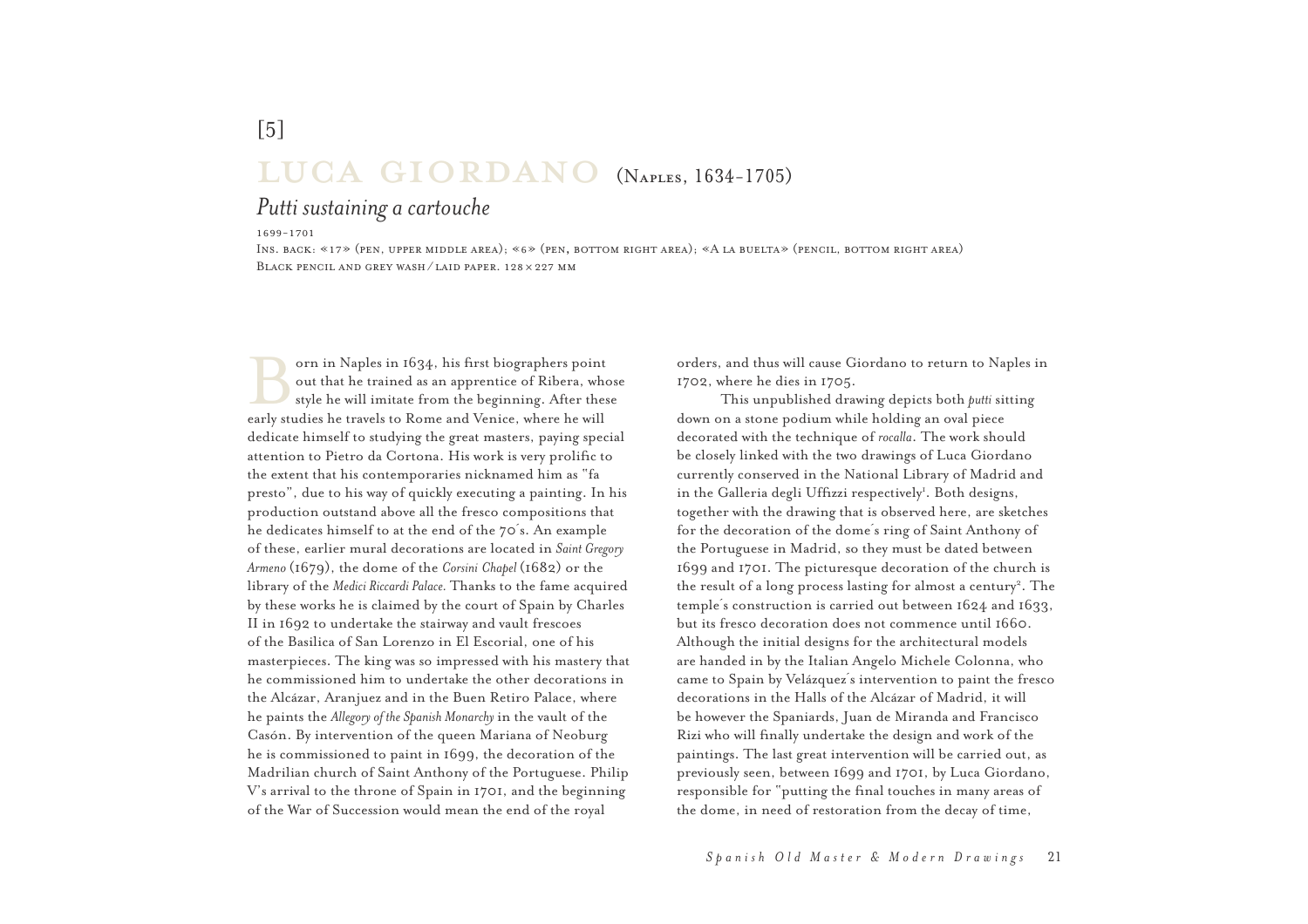

Luca Giordano, *Study for two putti that sustain an octagonal cartouche,*  1699-1701. Florence, Galleria degli Uffizzi

as for some openings that were recorded" according to the scholar Antonio Palomino3. Together with this work he also undertakes the decoration of the bottom walls with scenes of Saint Anthony of Padua's life, and the dome's ring, where he paints eight pairs of angels sustaining oval and eight-angled trays imitating bronze in which the history of the Portuguese saints' lives are represented. These pairs of angels, as we have aforementioned, are directly linked to the drawings in Madrid and in Florence<sup>4</sup>. Likewise, the actual drawing

appears to be conceived for that same decoration, and as in the previous case, there are details, movements or attitudes that allow its direct correlation with a group of *putti* in the fresco painting executed by Giordano. Nevertheless, it has proved to be obvious that these three drawings were conceived as preliminary studies for the same decoration. This is deduced from its extreme broadside format; from its point of view "sotto in sù" and the positioning of the figures on stone podiums sustaining oval and eight-angled pieces.

Luca Giordano, *Angel child holding a cartouche,* 1699-1701. Madrid,

National Library

1 Exhibition *Italian Drawings* (1989), p. 45, nº 21 and Exhibition *Luca Giordano*  (2001), p. 430, nº 54.

- 3 Palomino (1724), p. 1112.
- 4 Gutiérrez Pastor (1999), p. 226.

2 See the article of Gutiérrez Pastor (1999).